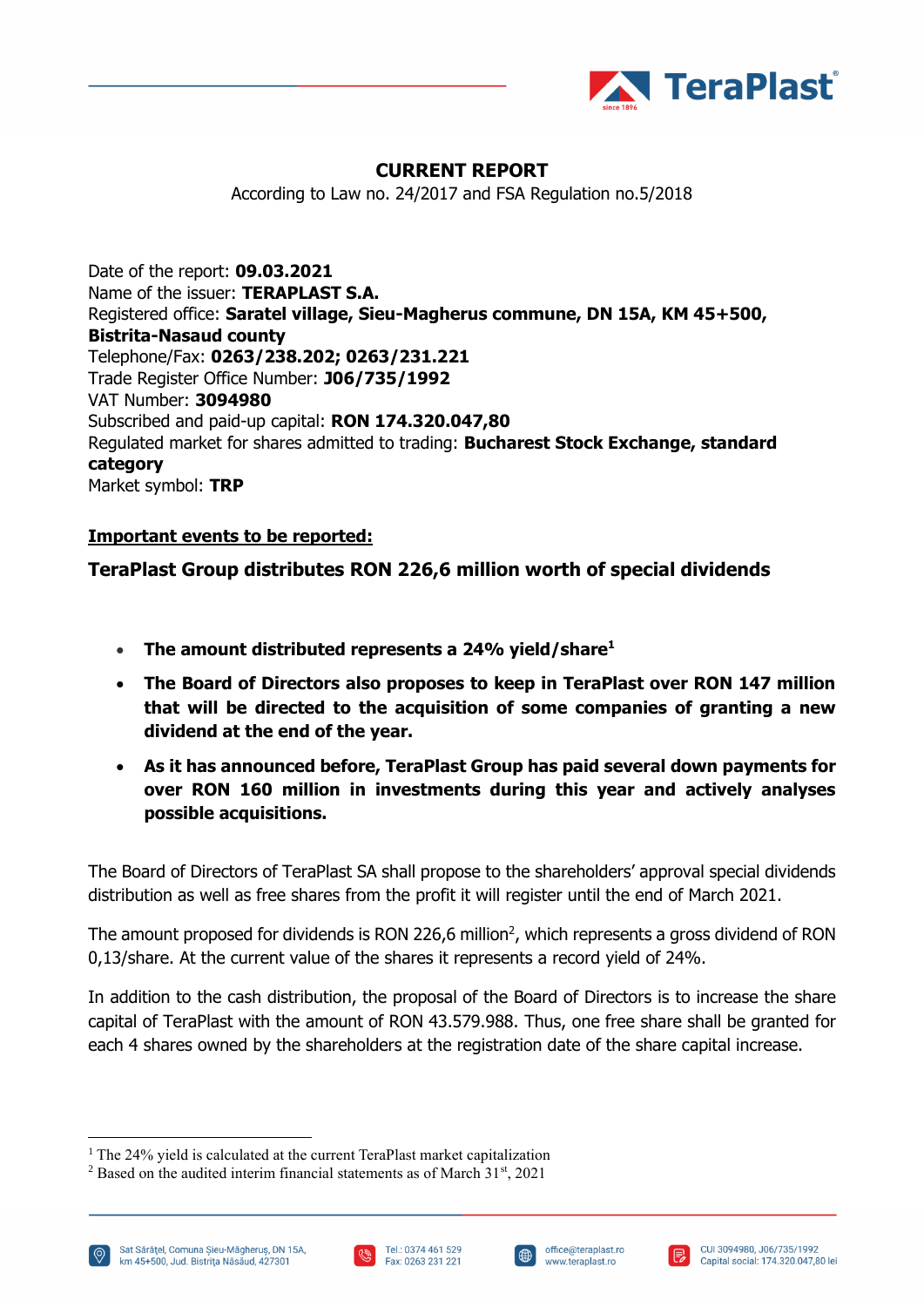

This proposal considers the shareholders' desire to keep a comfortable liquidity of the Group, which can be used for the acquisition of companies or for granting a new special dividend towards the end of the year.

On the model of the acquisition of Somplast in December 2020, TeraPlast Group will continue its regional expansion and increase its market share through M&A. "Our interest is for companies that allow us synergies. We are looking at several criteria. First, the field of activity has to be similar or complementary to the ones TeraPlast Group activates on: recycling, flexible packaging, pipes and related products for water, gas and sewerage networks. Second, they must manufacture products with export demand, or which can dislodge imports from the domestic market. On the other hand, there must be companies that have high-performance production technologies. Financial performance is another key criterion. We are looking to companies that have similar indicators to those of TeraPlast and a low degree of indebtedness. These are cumulative conditions" stated Mr. Dorel Goia, Chairman of the Board of Directors.

The Group has ongoing investments of over RON 160 million this year, co-financed through state aid. TeraPlast estimated for the end of the year a comfortable gearing between 1 and 2 (total net bank debt/EBITDA). Therefore, the Group could enter bank loans in substantial amounts until a gearing of 3, common in the industry, which at the same time is a comfortable level for both the company and the shareholders.

On February 26, TeraPlast Group announced the collection of RON 373 million following the closing of the steel products division to Kingspan.

The present proposal of the Board of Directors shall be registered in the General Meeting of TeraPlast Shareholders that will be prepared and published according to the applicable legal provisions.

The Financial calendar for 2021 is amended accordingly by introducing the following events:

| <b>Event</b>                                                                                                                      | <b>Date</b>                                                    |
|-----------------------------------------------------------------------------------------------------------------------------------|----------------------------------------------------------------|
| General Meeting of the Shareholders                                                                                               | June 25, 2021                                                  |
| Ex-date special dividends                                                                                                         | July 12, 2021                                                  |
| Registration date for the special dividend                                                                                        | July 13, 2021                                                  |
| Payment date for the special dividend                                                                                             | July 22, 2021                                                  |
| Ex date share capital increase<br>Registration date for the share capital increase<br>Payment date for the share capital increase | September 28, 2021<br>September 29, 2021<br>September 30, 2021 |

The convening notice of the General Meeting of the Shareholders will be published on 21.05.2021 and shall comprise the financial auditor report for the financial statements as of 31.03.2021 and the final proposals for special dividend and free shares distribution.



∰